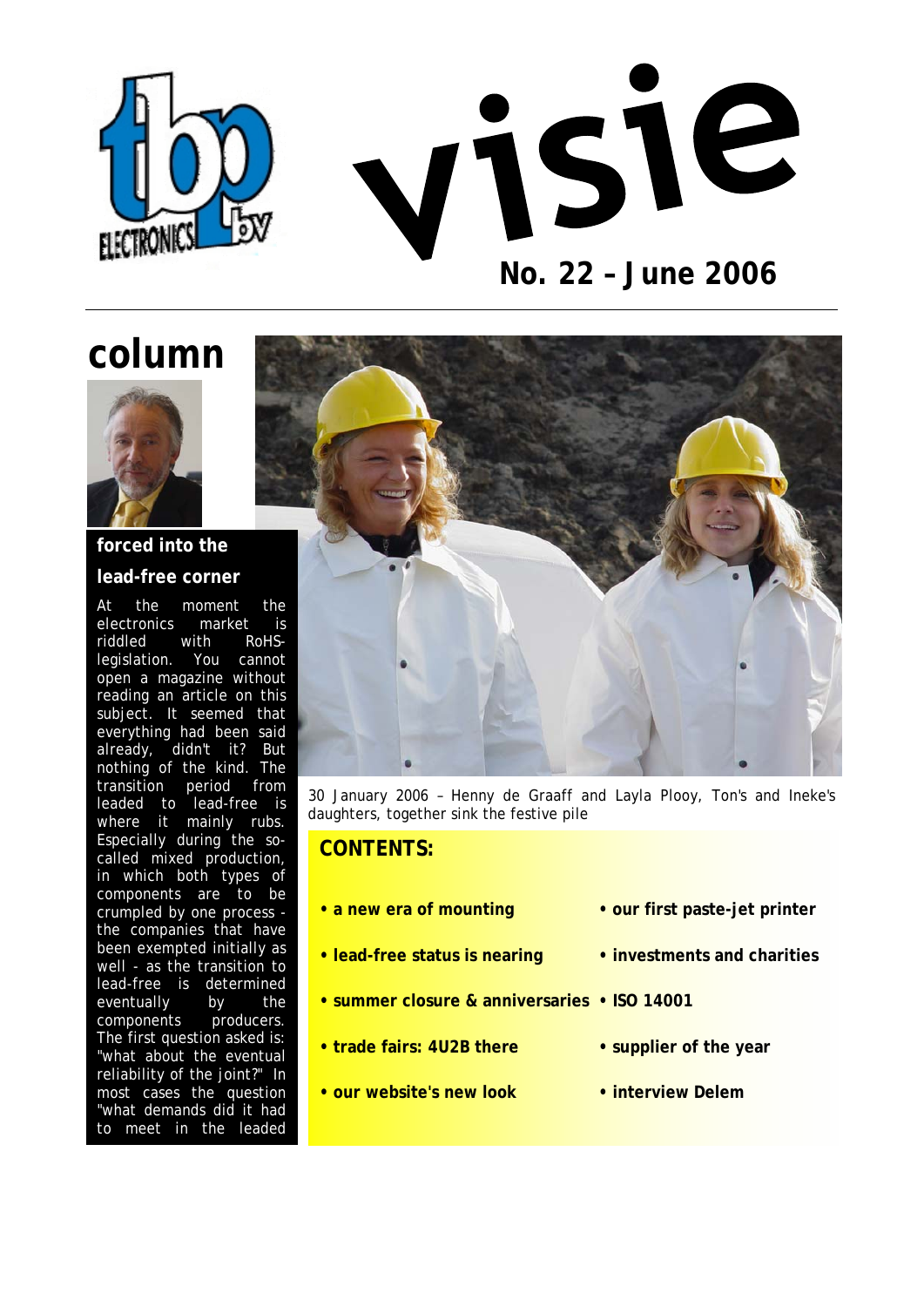# everything under one roof *logistics as an architectural principle*

**tbp's new industrial premises include state of the art facilities and conveniences. With it the company steps into a - to the branch - new era of mounting. In the design by Kees Vis the logistics process of electronics mounting has been taken into account. Thanks to the new opportunities the building offers, tbp once again proves to have innovation and use of state of the art technologies as its company strategy.** 

As these photos show the building of tbp's new premises is progressing steadily and it will be ready in time. Despite the very wet month of May that brought about considerable delays the contractor is working with might and main to complete the building fully functioning on schedule. In August (during our summer closure) we will start the removal so as to bother our clients as little as possible. The removal will take place in stages, as obviously it is impossible to set up a completely functioning company in three weeks time.

### **thought of everything**

The building at the industrial estate of the Watertoren II in Dirksland is a state of the art assembly plant provided with cleanroom facilities for high-quality production. Moreover, the building has an auditorium with sophisticated multimedia facilities, with seats for over 100 people for seminars, conferences, meetings, courses and trainings. Thought of everything. Not only the departments of the Vroonweg will get a place in the new building, but the employees working in the annex at the Watertoren will be working there as well. "This will benefit efficiency more", says Kees Vis, who made the original design and who is managing the project together with construction engineer Paul Blok of Blok Bouwconsultancy.



the spacious auditorium with state of the art multimedia facilities

### **purpose-made design for our branch of trade**

In addition to the production halls with light spot tables, mounting robots, testing facilities and soldering machines, special offices will be equipped offering space to purchase and sales employees, planners, the management and administrative and logistics departments. The entire building is equipped, from the design phase on, with IT-infrastructure and cabling, enabling all servers and departmental computers to be connected perfectly. All this is realised using a backbone of fibre optics cable. Moreover, the premises are designed based on the most recent infrastructure and they meet the most recent ESD-standards. A new feature is the cleanroom, enabling tbp to meet further-reaching client's desires and demands concerning mounting functionality. "The building is equipped with a special climate control which enables heating but cooling as well", Paul Blok explains. "The advantage of a new building that you can build from the foundation, is that you can equip it with all functions that fits your specific branch of trade. This is happening in this building."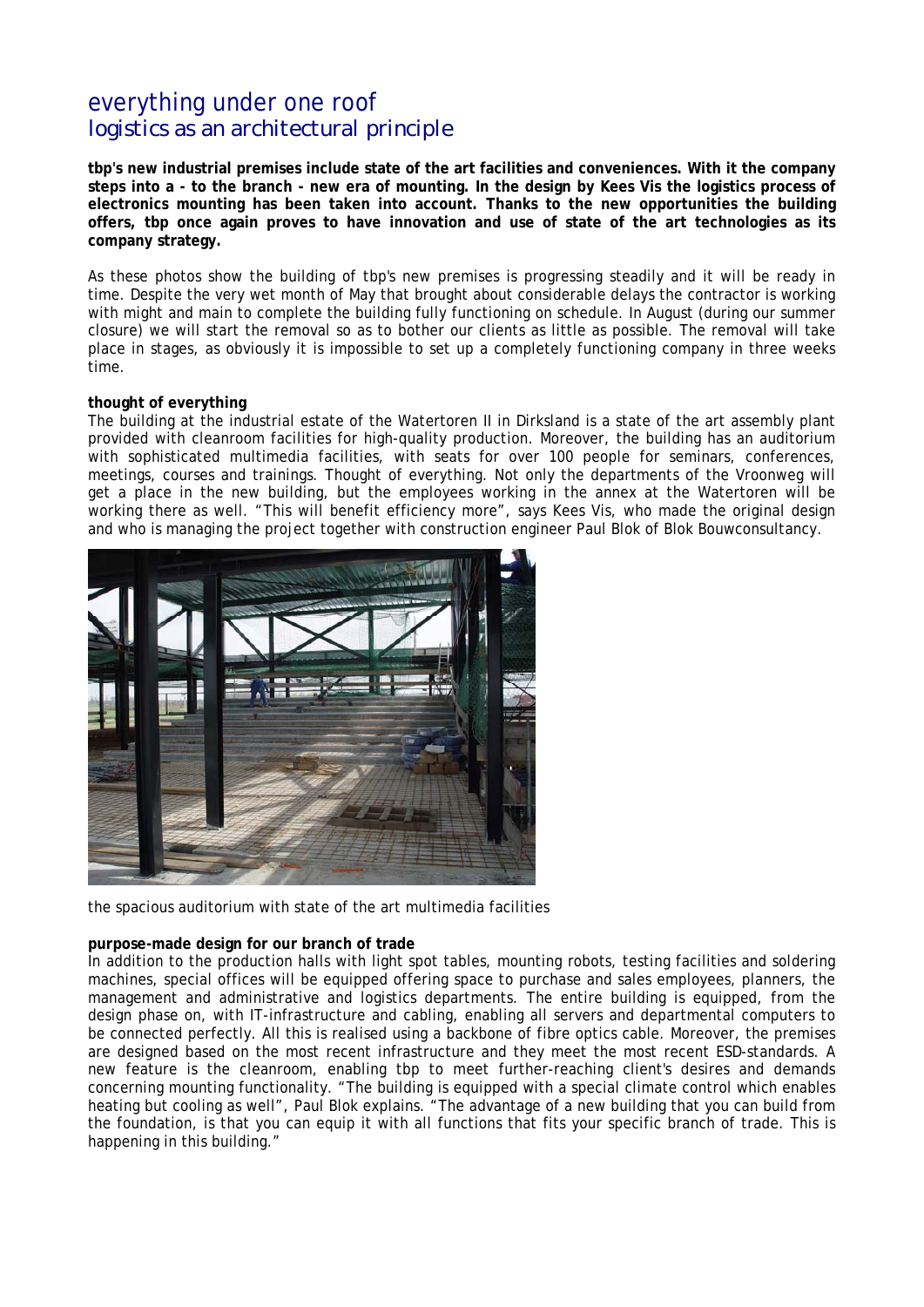### **enjoyable working environment**

The building is modular, offering opportunities for a possible future extension. All statutory rules for company premises have been met as well. The new tbp-building has a modern appearance, in which the rural environment has been taken into account. "Much glass and glass-like materials have been incorporated in the building, making all working places light and open", tells Kees Vis. "Both in the inner rooms and in the outer rooms we have taken into account enjoyable working conditions. Although we apply many sophisticated machines, in a company such as ours people are obviously still an important factor that shouldn't be underestimated. We have kept in mind the proper health and safety rules in the design and equipment." One of the general demands in the construction of a new building is that 10% of the premises have to be reserved for a pond enabling the drainage of excess water. "Both this pond and the building's colour scheme inside as well as outside, make that the building fits in beautifully in its surroundings", says Paul Blok.

#### **combination of knowledge**

The tbp building, measuring 140 meters by 45 meters and having at some places a first floor, is in fact a sophisticated system in itself. The building is a paragon of looking forward with its secured separate room for network servers and its technical room for climate control, its auditorium shaped as an amphitheatre, integrated network infrastructure and partitioning of the shop floor following the logistic process of electronics mounting logically. "Having someone with knowledge of the electronics branch of trade cooperating with a construction engineer," says Kees Vis, "and adding the conceptualisation of Studio Architecture and the knowledge and skill of Aan de Stegge West and of subcontractors, then you get a company building that exactly meets what is necessary and essential in this specific branch of trade. And I am convinced that we are realising it for the mounting branch of trade here."

# official opening new building

 $--\frac{1}{2}$ 

Can it be anything else? On Friday 13 October 2006 the new tbp electronics' building will be officially occupied. On that day there will be a party beneath the Watertoren! Our open days (usually in April/May) have been shifted for this purpose towards Saturday 14 October, following on the official opening.

The official occupation is on a Friday of course and on the  $13<sup>th</sup>$  day of the month, of course we maintain that tradition. The removal will take place earlier - during tbp's summer closure in August - enabling you to tour a completely tidy and 'up and running' company.

The organization committee for the festive opening and the open day is fully working to compose an excellent program for you.



 $--\frac{1}{2}$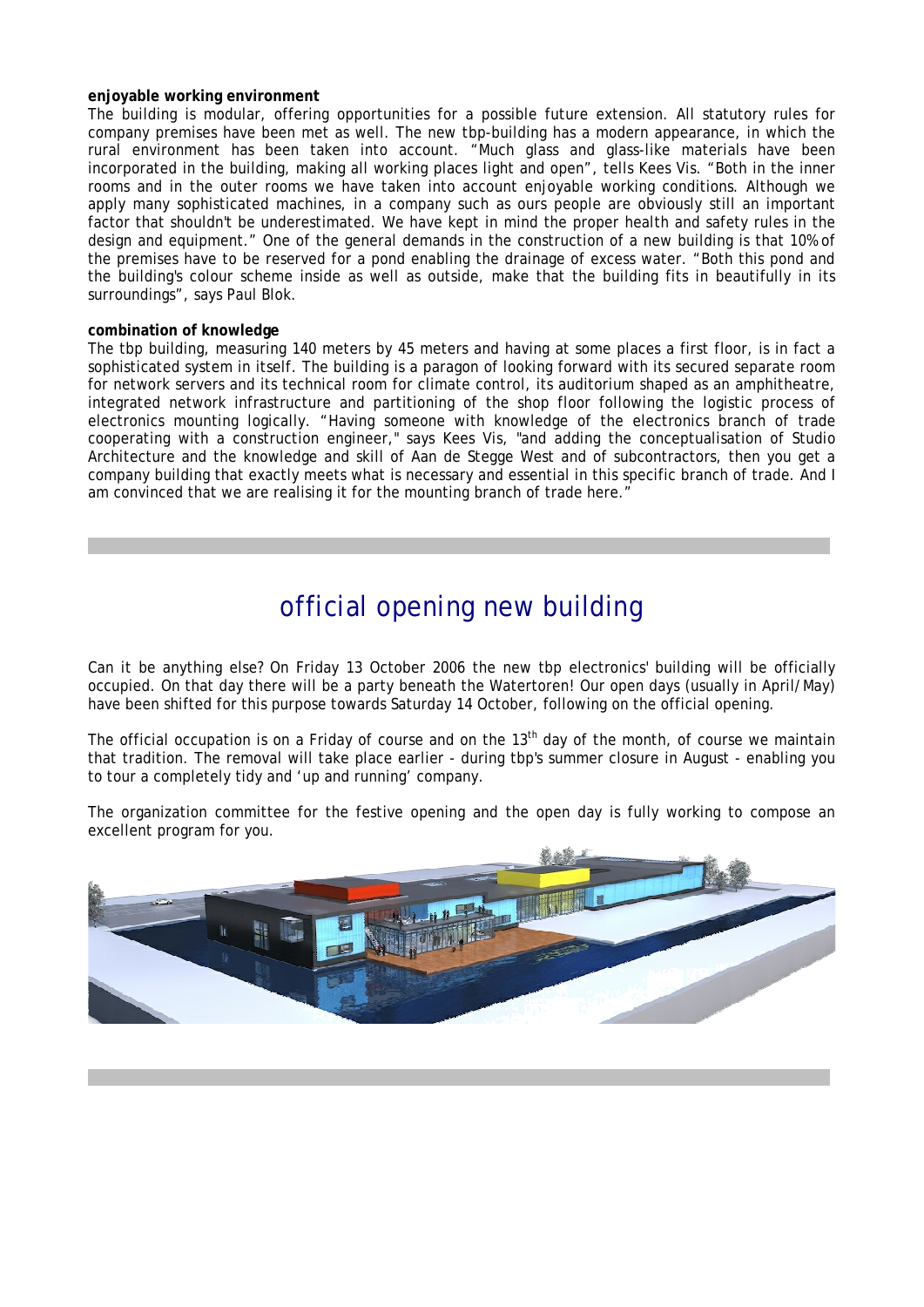# **the present state of lead-free at tbp (sequel to lead-free is nearing– visie 21)**

**In the last visie (21) Ton van Galen explained what the status of lead-free soldering is at tbp. Meanwhile the realization of the lead-free plan has been finished, this makes that the complete production process and soldering process can happen without lead.** 

tbp electronics has adapted its logistic process, so each part has a separate code indicating whether the part is leaded, lead-free or RoHS\*-compliant. For that purpose the whole stock of articles has been adjusted, making it obvious what the RoHS-status of the part in question is. This can be indicated even on a macro-level (the purchased components) in tbp's logistic system. 95 per cent of the articles database has been finished after a year's work. We confer with the client about whether redesigning is necessary for components that are not RoHS-compliant, or that he is exempted for the present leaded components.



Some time ago tbp purchased a new reflow-oven that is suitable for lead-free soldering. Ton van Galen of TvG Consultancy has defined a number of varying temperature profiles for this machine. tbp selected after some research the most suitable soldering pastes and alloys. In the case of the present flow-solder machine the purchase of an exchange cassette for lead-free soldering was sufficient. On the new tbp company premises both the old and new solder machines will be set up side by side. Our intention, obviously, is to produce all boards mounted by tbp electronics lead-free as from July 2006. Leaded soldering will only take place for clients that are exempted. We use a full nitrogen process for lead-free reflow soldering, as is the case for flow-soldering. tbp will keep offering the leaded process to 2009 at the very latest; as at that time leaded components are really out of the question in electronics. In the nearfuture tbp will carry out research into soldering with VOC-free fluxes, as legislation will restrict this as well.

\* RoHS: Restriction of use of certain Hazardous Substances

### anniversaries

**And again tbp may congratulate about three persons having an anniversary. We expect them to stay with us with much pleasure and for a long time. Elizabeth, Henry and Arie, congratulations!** 

 $--\frac{1}{2}$ 

 $--\frac{1}{2}$ 

### **AN EMPOYMENT OF 25 YEARS**

**Elizabeth Poorter Grinwis** (Dirksland) "Would you believe, I know Ton for a longer time than Ron (my husband)..."



**Arie Jongejan** (Dirksland) It's just a question of keeping on breathing and working, then time passes automatically.

**AN EMPLOYMENT OF 12½ YEARS**

**Henry van Geemen** (Den Bosch) "These 12½ years are giving me the feeling of almost 3 years in Den Bosch."



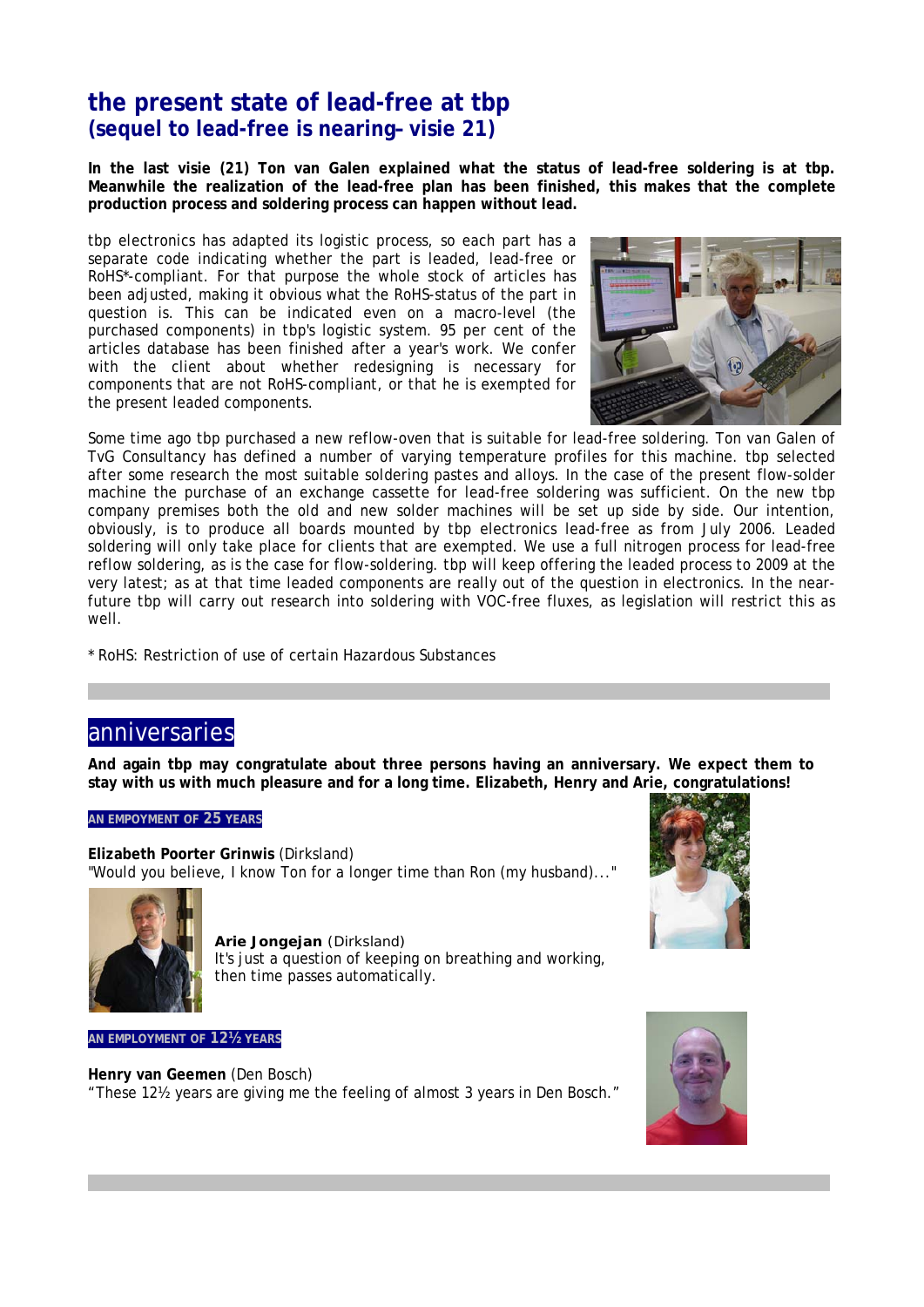### summer closure

As you are used from us, we will be keeping up our traditional summer closure in 2006 as well. Though this year we won't rest! Instead of on tropical places we will focus completely on the removal in order to subsequently occupy freshheartedly our ultramodern working space. tbp will be closed in weeks 30, 31 and 32: from Monday 24 July up to and including Friday 11 august.

Would you please send your orders and forecasts in time -due to our summer closure and move of our production departments - to Anita Veenstra, our (new) colleague in order processing?



Will you please keep in mind that we will have our seat at our new address after the summer closure: Vlakbodem 10, 3247 CP in Dirksland. Our PO box, telephone and fax numbers remain the same.

 $--\frac{1}{2}$ 

### trade fairs: 4U2B there

**tbp electronics will be present at several of the most important trade fairs in the branch of trade, being HET Instrument in Utrecht and Electronica in Munich. You may register for HET Instrument via our website! Just one click on the button, it has never been easier!** 

### HET Instrument

This generally known trade fair will take place in the Jaarbeurs in Utrecht from Monday 30 October 2006 up to and including Friday 3 November 2006. The trade fair will be open daily from 9.30 to 17.30, except for Friday. Then the trade fair will be open until 16.00. You can find

tbp electronics in the electronics cluster in stand number **8D018**.

As of next month you can register for the trade fair via our website. We have a registration button ready for you. With one click on this button you can gain access to this important trade fair. You may ensure a place in the conference program, in order to remain up to date of the latest developments in your and our branch of trade. You can find more information on HET Instrument - and the fascinating conference program - on the Internet at: [www.hetinstrument.nl](http://www.hetinstrument.nl/)



### **Electronica**

At this impressive German trade fair tbp electronics will be present as well. The trade fair will take place in the New Munich Trade Fair Centre, from Tuesday 14 November up to and including Friday 17 November 2006.

You can find tbp in **Hal B1** (PCBs and other circuit carriers and EMS), with stand number **B1.619**

As from July you can obtain free admission tickets for this trade fair (via our new website). More information on the trade fair Electronica in Munich: [www.electronica.de](http://www.electronica.de/)

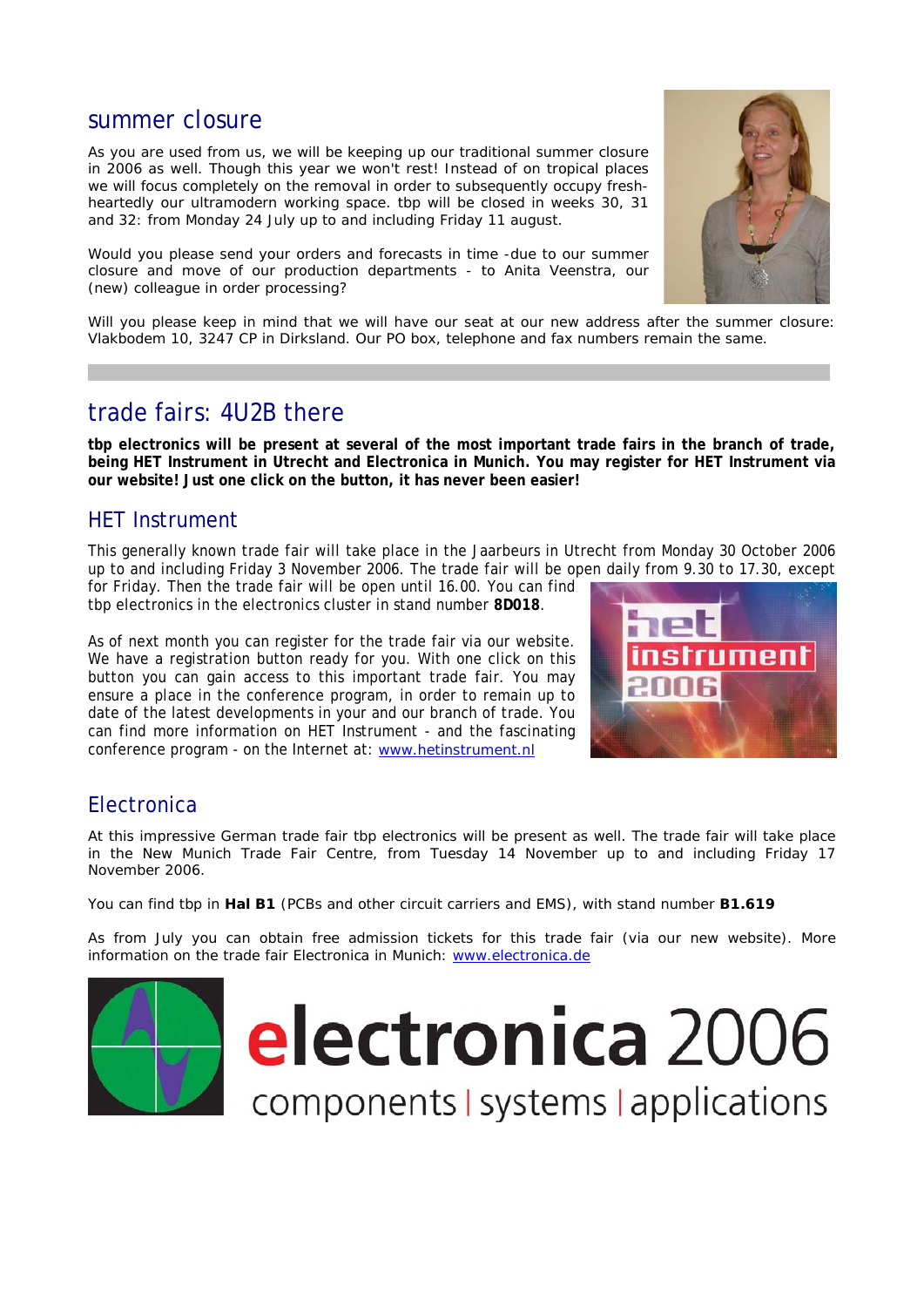# supplier of the year 2005



tbp electronics received a prestigious award from Honeywell. Based on our quality, performance and process control we have been nominated worldwide as 'Supplier of the Year 2005'. Ray Cooke, General Manager Process Solutions at Honeywell, handed the trophy to managing director Ton Plooy and production manager Wim Schilders. Obviously we all are very proud that tbp has been elected 'supplier of the year'.

### cisko

Instead of sending promotional gifts or Christmas hampers tbp has donated money to various charities since several years. In 2005 we paid our Christmas mailing's budget to the account of the Stichting Hulphond Nederland (Foundation Assistance Dogs Netherlands). With the money Cisko has been sponsored, a Golden Retriever he-dog born on 27 October 2005. Thanks to our contribution Cisko will be trained to become an assistance dog. As tbp enabled the purchase of Cisko, we have become automatically a member of the puppy sponsor club of Stichting Hulphond Nederland [\(www.hulphond.nl\)](http://www.hulphond.nl/).

We will keep you informed about Cisko's progress.

### earlier donations:

- in 2001 we were able to donate money to Calando thanks to your support of our 25th anniversary [\(www.calando.nl\)](http://www.calando.nl/)
- in 2002 chose to pay our Christmas mailing's budget to St. Vrienden van Sophia (Foundation Friends of Sophia) [\(www.vriendensophia.nl](http://www.vriendensophia.nl/)) and
- in 2003 the Stichting Vrienden van de Wegwijzer (Foundation Friends of the Guide) was very happy with our donation of a number of computers



# the MY500 – the first jet printer for the SMT branch of trade

**Not only tbp electronics' company premises at the industrial estate the Watertoren are new. As the first company in Europe tbp electronics has put into use the MY500 jet printer.** 

------------ --------------------------------------------------------------------------------------

--------------------------------------------------------------------------------- -----------------

As one of the important improvements and innovations of the machines tbp has put into use a Mydata MY500 paste jet printer in January 2006. The printing quality will be constantly of a higher level with this solder printer and the processing time during production will be considerably shorter. The use of this new machine involves as well that no stencils have to be purchased, which will yield an enormous reduction of costs per year. No stencils mean as well that prolonged cleaning during exchange of stencils is something of the past. Another way of saving in costs results from the fact that the processing time is considerably faster; there are no changeover times anymore.

Because of the fact that the MY500 does not need stencils anymore, it offers many advantages to a standard screen printer. By using a revolutionary new technology in the application of soldering paste, the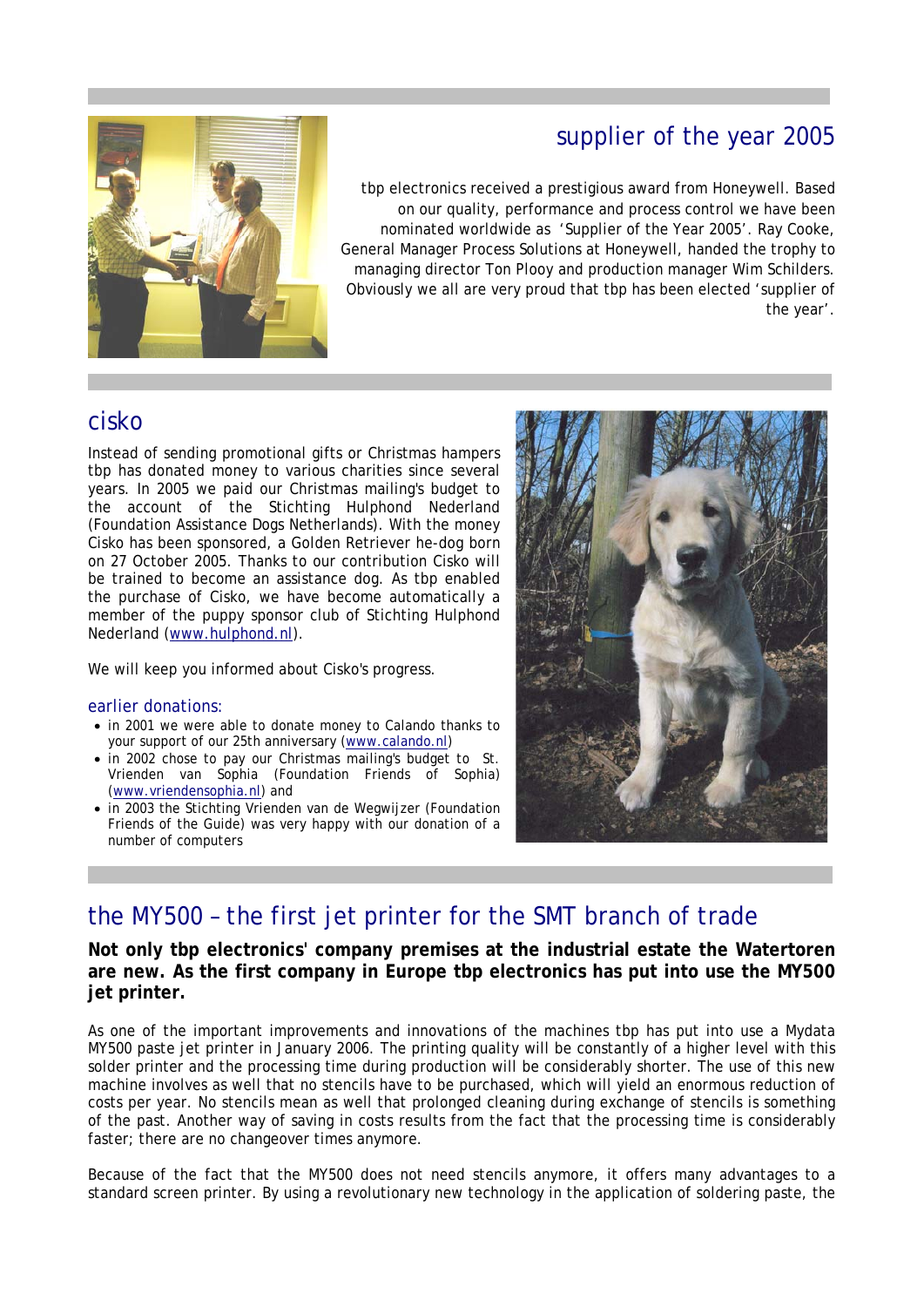MY500 printer head hovers over the PCBs with 500 dots per second. Just like ordinary inkjet printers the MY500 comes in three parts: the printer itself, the printer cassette with cartridge and programming software.

### **MY500**

- stencil free
- designed for fast changeover and maximum use
- high speed of 1.8 million dots per hour
- programming/adjusting times have become nil
- complete offline preparation
- lower paste consumption

### **instant control on solder paste volumes**

The MY500 gives the user control over even the smallest amount of solder paste, so one can modify the area coverage and/or paste volumes per individual component, even during production.



### **hardly any changeover times**

When changing from one PCB to another, the machine does not need to be cleaned and no minute modifications are necessary. By simply selecting a program on the touch screen you can quickly work on. The printer is able to handle a wide range of PCBs with sizes of 50 mm x 50 mm to 508 mm x 508 mm, with thicknesses of 0.4 mm – 7 mm and it can handle boards up to 5 kilograms.

#### **faster than the eye can see**

The MY500 gets its name from a jet speed of 500 dots per second. This amounts to 1.8 million dots per hour. This speed is reached thanks to the jet printing technology patented by Mydata.

#### **further investments…**

tbp made yet another number of important investments. In earlier numbers of our visie we talked about the Isah-system and QRS. Further news is that the currently used X-ray-machine will be replaced even this year. In addition we opted for the purchase of about three Mydata SMD Towers equipped with floating location. These towers are used for storage of components on reels and trays. A brand new lean manufacturing-based Mydata pick & place-line will be set up in the new building.

### **… in quality**

All these investments are meant to permanently position tbp as a leading producer in the mounting market. tbp electronics keeps focussing on the ultimate refinement of production processes and making them more efficient. The further optimisation of the quality registration system QRS/Q-Sight will certainly add to it. Therefore, Wout van Veen has come to reinforce the quality department on a full-time basis in addition to Kees Vis and Marja Klijn-Snijder.

 $--\frac{1}{2}$ 

*another example of new investments* 

# Mydata SMD Tower

After the pilot project in 2005 tbp decided to purchase the Mydata SMD Tower. The SMD-Tower offers a number of pros with respect to a paternoster. Storage and order picking are much faster and simpler thanks to the barcode-controlled storage of components. In order to find the right components, the user only has to enter the article number or to scan the barcode. Selection of wrong components or reels does not happen anymore. Moreover, it is possible to enter a complete bill of materials. The connected pc registers all operations and keeps track of the stock as well. Actually, manual order picking has been made redundant with this SMD-Tower. The next step is to connect the SMD-Tower with the pick & place-machines and the ERP-system at tbp in order to make the production process even faster. The use of the Mydata SMD-Tower fits in tbp's policy of 'lean and mean manufacturing'. Clients do not want to pay for production options they do not need for their order. That is why tbp invests in automation in order to be able to produce faster and better, but more cost-effective as well.

 $--\frac{1}{2}$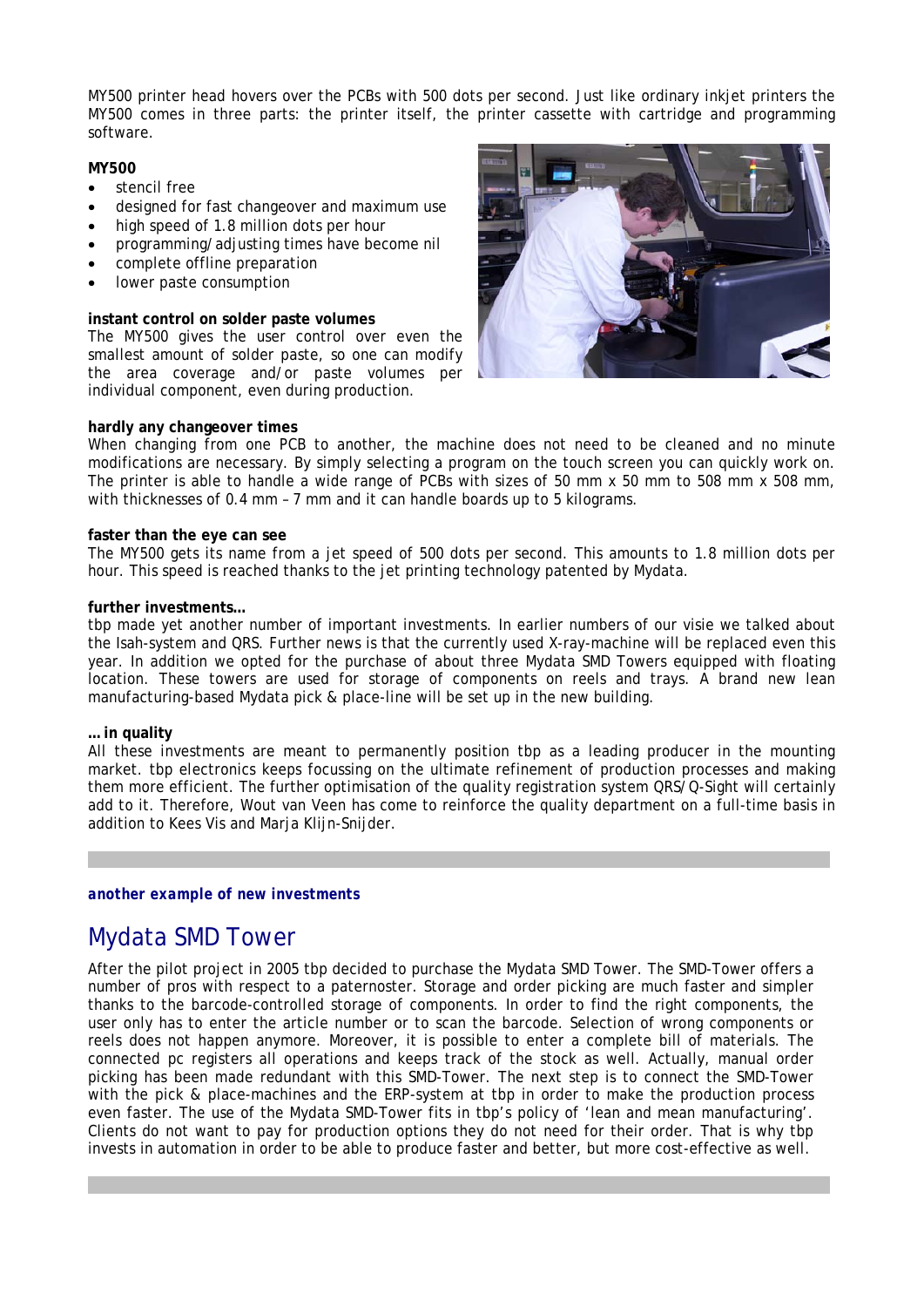# [www.tbp.nl](http://www.tbp.nl/) is getting a new look

Web design company Comwave designed a whole new website for us with a completely new appearance. Firstly the website has become trilingual. Due to internationalisation of tbp electronics' clientele and the expansion to our neighbours in the east, the management has decided to serve German clients in their own language as well. Even better: our website is browser-controlled, so if a German browser is used you are redirected at once to our German site and likewise if you use an English browser.

#### **just a moment, please…**

In addition tbp itself will manage the content with a so-called CMS-tool (content management system). News and announcements can now be published immediately. Shortly you will be able to follow the state of our new mounting plant on film, for instance. The site will be put into use this month, so watch [www.tbp.nl!](http://www.tbp.nl/)

#### **brought up to date on the spot**

A new feature too, but not available to visitors is the intranet on which the tbp employees register their working hours. And they inform this way when production processes are finished. This way the progress of the current production process at the tbp shop floor can be monitored on the spot within order tracking.

### **order tracking more professional**

To make this online application even more customer-friendly it is now also possible to call up all demand orders per product. In addition to progress within the production process you are now able to call up with



one click an overview on article level of your total order status. For your convenience, tbp has made a digital version of the manual of order tracking, so you can view or download it and you will never have to search for your paper copy ever again.

#### **more quickly and more efficiently**

Thanks to this modernization you, as a client, will be able to see even more quickly and more efficiently all your orders. Moreover, this service is very suitable for our international clients who will be served in their own language. Many of you are using this information system gratefully. Would you like to login in future? Then contact Dana Wolters immediately after reading this visie [\(dwolters@tbp.nl](mailto:dwolters@tbp.nl)).

# ISO 14001 certification

To meet the ISO 14001-certification tbp electronics went through a successful environmental audit. The certificate will be come effective in the newly built premises - that will be occupied in the foreseeable future. In addition to the ISO 14001-certification tbp possesses the following certificates too: ISO 9001- 2000, AQAP 2120-2003 and IEC 61508.

------------------------------------------------------- -------------------------------------------

 $--\frac{1}{2}$